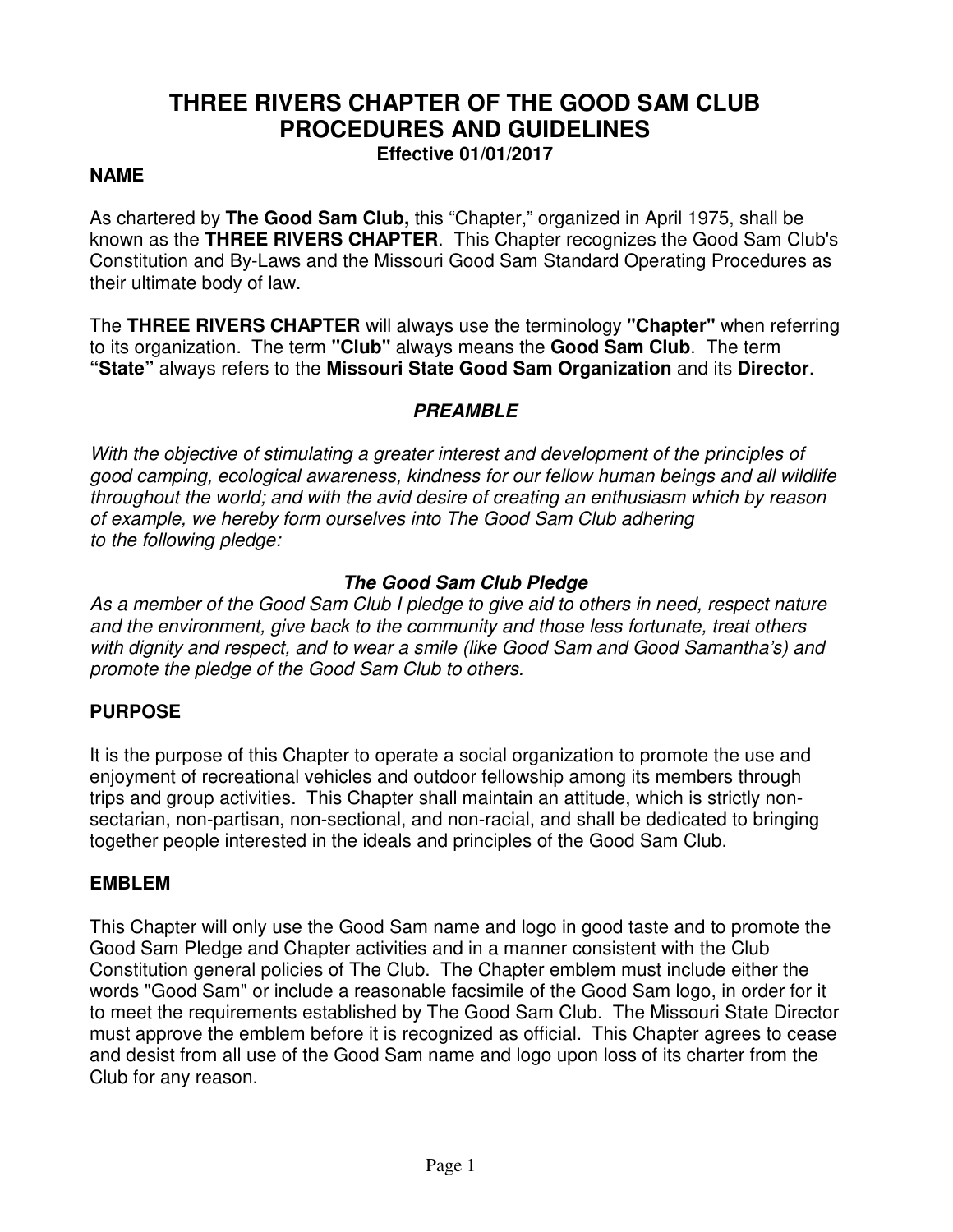# **MEMBERSHIP**

**Section 1.** All RV owners who are members in good standing with the Good Sam Club and display interest in the promotion of the principles of good recreational vehicle camping as defined in both The Club's pledge and the Preamble are eligible for membership in this Chapter. The conduct of each Chapter member during Chapter activities shall be at all times a credit to the Chapter and to The Good Sam Club.

**Section 2.** Visitors and Guests interested in joining the Chapter must be members in good standing of The Good Sam Club, attend three Chapter meetings, at least one being a campout, and let the President know of their wish to join. At the conclusion of the business meeting of their 3rd visit the President will ask them to leave the room while those in attendance consider their membership in the Chapter.

**Section 3.** Members must attend at least three meetings annually, at least one being a campout. Visiting guests who own an RV may attend no more than three (3) Chapter meetings per year.

**Section 4.** Members who have been with the Chapter for at least five (5) years and no longer own an RV may elect to become "Honorary" members which allows them to still enjoy the social aspect of the Chapter without paying dues. They may not hold office or vote. They need not participate in the planning of a monthly meeting unless they request to do so.

**Section 5.** Membership dues: Annual Good Sam Club dues shall be paid directly to The Good Sam Club Office by each member and reported to the Chapter Secretary by the October meeting, with their Club membership card as evidence thereof. Annual Chapter dues of \$25.00 (\$12.50 if joining after June 1st) must be paid to the Treasurer within 30 days for new members and existing members must pay their annual dues to the Treasurer by the October meeting. Any member who allows their dues to become delinquent for more than 60 days will have to reapply for Chapter membership.

**Section 6.** Membership in this Chapter will be forfeited for failure to comply with above stated requirements. Individuals shall be notified in writing, after review by the Executive Committee, that their Chapter membership has been terminated, listing the reason(s).

**Section 7.** Reinstatements shall be treated the same as new applicants.

**VOTING:** Each active membership (unit) will include one couple or single. Each active member shall be entitled to one vote, except the President, who shall only vote to break a tie. Honorary members are not allowed to vote. All voting for Chapter officers shall be by secret ballot when more than one candidate, for any office, is on the ballot. Voting for new members may be by acclamation without objection – otherwise it will be by secret ballot.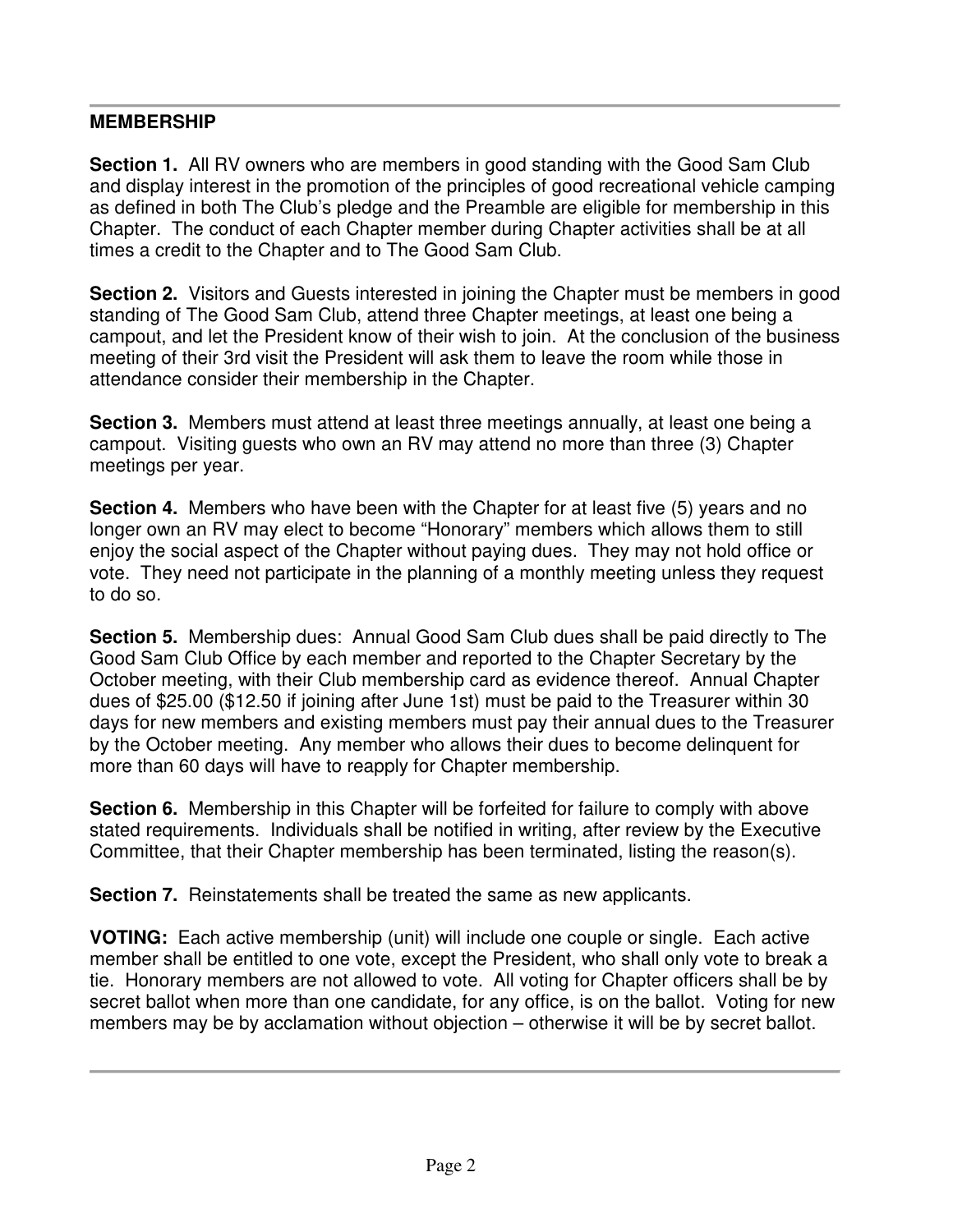# **MEETINGS**

**Section 1.** A quorum at any meeting shall be half (50%) of the "voting" members of the Chapter.

**Section 2.** The weekend of the third Saturday of the month is usually used for the campout/meeting and campouts will take place no further than 150 miles from the Interstate 270-255 loop unless the Assistant Wagon Master for that campout gets prior approval from a sufficient number of members and the Executive Committee. April through October are campout meetings.

**Section 3.** Business meetings at campouts will be held at a time announced by the Assistant Wagon Master for that campout and agreed to by the Chapter President or his designee. This will usually be at 9:30am Sunday mornings. At the campout meetings the Assistant Wagon Master of that month will provide breakfast plans for Sunday morning. This information will be reported to the Wagon Master, who shall inform the News Editor so it can be included in the "Chapter Chatter."

**Section 4.** Winter meetings are held November through March on Saturday or Sunday of the third weekend of the month at a restaurant of the Assistant Wagon Master's choice and published in the Chapter Chatter. The restaurants must have a quiet section where the meetings can be held without being disrupted. If any change is required due to weather, etc., all members must be notified in a timely manner.

**Section 5.** Room Rental Fees: A fee for use of campground and restaurant rooms is becoming more and more common. The Assistant Wagon Master proposing a campout or meeting that will incur room rental fees must first obtain permission before making a commitment for that function. Reimbursement for these charges will come from the Chapter after furnishing the Treasurer a receipt for them.

**Section 6.** The Chapter President may call special meeting(s) at his/her discretion.

**Section 7.** Roberts Rules of Order shall govern all business meetings, which will be conducted as follows:

- 1. Call to order.
- 2. Pledge of Allegiance.
- 3. Recognized current month's birthdays and anniversaries.
- 2. Roll Call of members.
- 3. Introduction of guests.
- 4. Reading of minutes of the previous meeting.
- 5. Treasurer's report and presentation of bills to be paid.
- 6. Wagon Master's report.
- 7. Reading of correspondence.
- 8. Reports of committees.
- 9. Unfinished business.
- 10. New business.
- 11. Announcements "for the good of the Chapter" and open discussion.
- 12. Voting on new member applications.
- 13. Adjournment.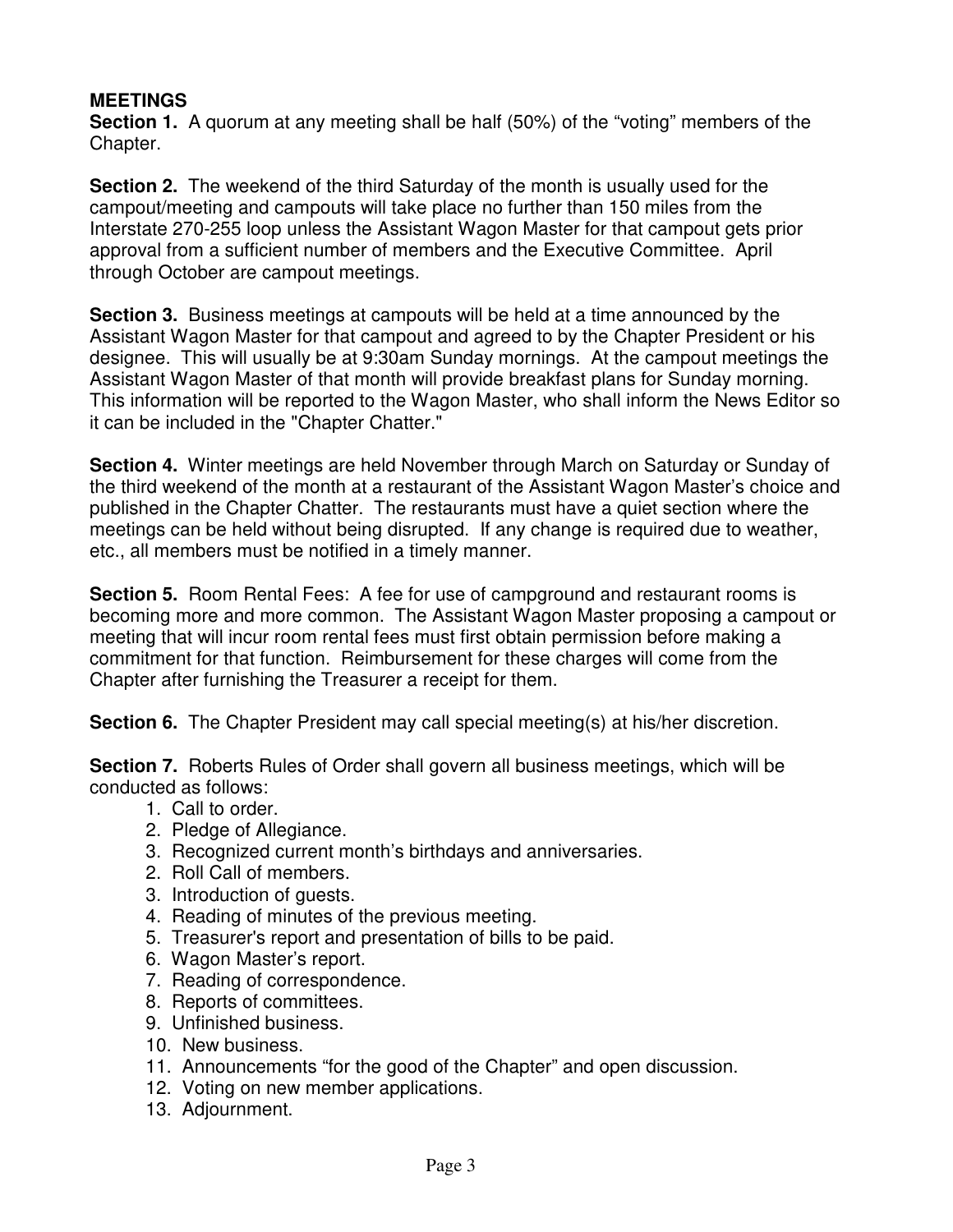# **CHAPTER OFFICERS**

**Section 1.** The following Chapter officers will be elected at the November Chapter meeting and assume their duties at the first meeting January. Their term of office will be two (2) years: President, Vice President, Secretary, Treasurer, Wagon Master.

**Section 2.** Vacancies. In the event of the resignation or removal of a Chapter Officer, the President may at his/her discretion, with the approval of the other Officers, appoint a pro tem Officer to fill the vacancy until the next scheduled election or until a special election can be held.

# **DUTIES OF OFFICERS**

**PRESIDENT:** Presides at all meetings, appoints all committees, supervises Chapter activities, represents the Chapter at State meetings as required by the State organization. Performs such other functions as is necessary to perpetuate the Chapter. The Chapter President shall see that a list of newly elected officers and the Chapter Membership Roster to include the name, address, Good Sam membership number and expiration date of all active members is sent to the State Director by January 1st of each year. The Chapter President is a member of the State Committee which meets twice a year. The Chapter President shall appoint a nominating committee, and Officer Nominations shall be finalized and presented at the September meeting prior to election.

The President will insure that all members receive the following in a timely manner:

- Membership Roster with names, addresses and phone numbers -
- Phone line of communication sheet (HOTLINE) -
- Copies of this "Chapter Procedures and Guidelines" document -
- Welcome letter to new member(s). -

**VICE PRESIDENT:** Conducts meetings in the absence of the President, coordinates activities of all committees. Represent the Chapter at State meetings in the event the President cannot. The Vice President will assume the duties of President should that office become vacant for any reason.

**SECRETARY:** The Secretary shall record the minutes of all meetings of the Chapter including meeting time & place, names of Members present, and proceedings thereof. Send a copy to the News Editor for inclusion in the Chapter Chatter and read the report at the following Chapter meeting. Three sets of minutes are to be kept: one each for the President, Vice President and Secretary. The Chapter Secretary will prepare and maintain the membership directory and "HOTLINE" call list and see that they are disseminated to all Chapter members.

**TREASURER:** The Treasurer shall have custody of all funds, securities and monetary assets of the Chapter, shall be responsible for keeping accounts of all receipts and disbursements and report same at the monthly Chapter business meetings. The Treasurer will maintain a roster of the Chapter's paid members including their Good Sam Club membership numbers and ensure the Chapter sends the State organization its dues and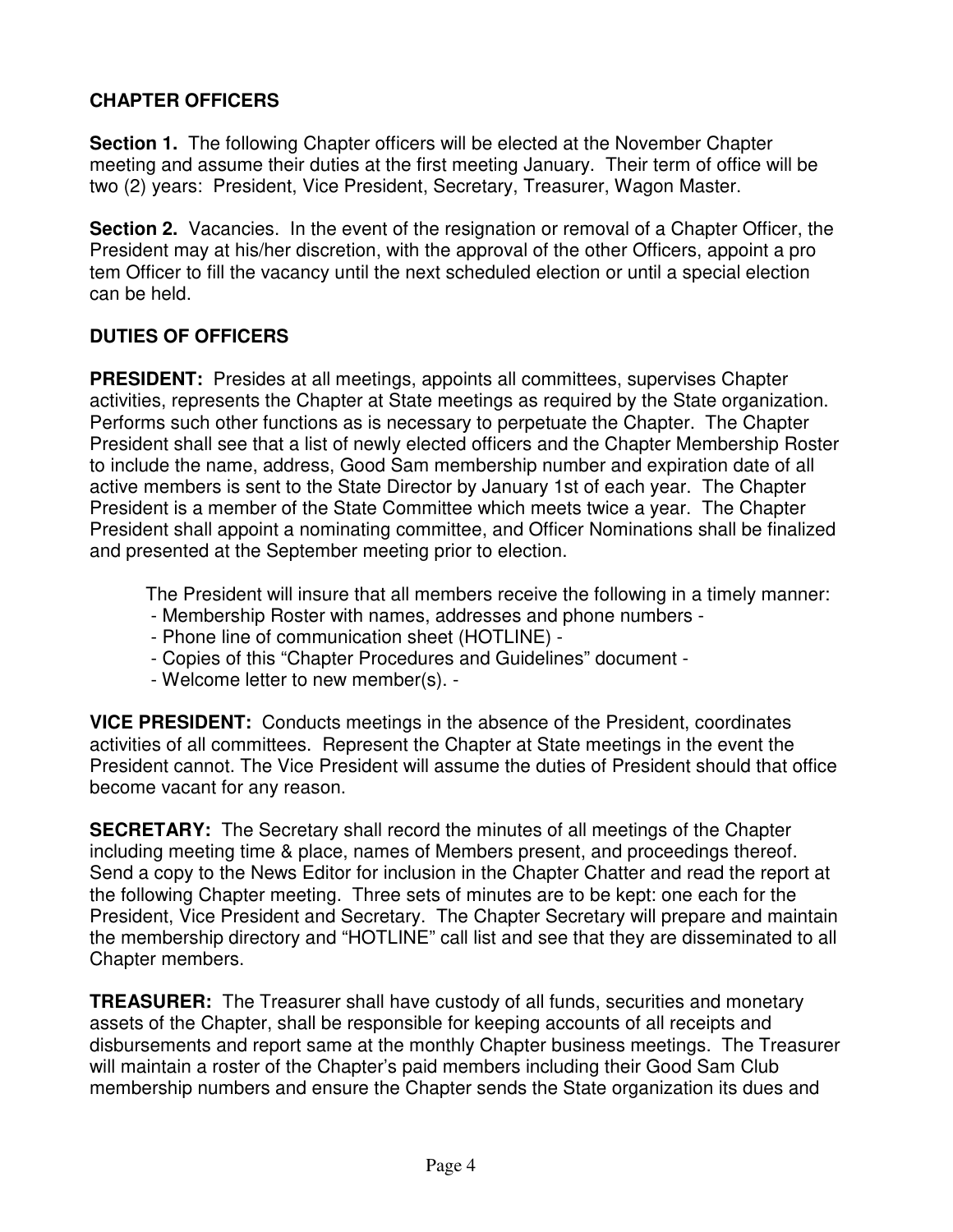list of Chapter members by the 1st of January each year. This updated paid membership roster will be shared with the Chapter Secretary.

# **GIFTS FOR SAMBOREE**

The gifts which we are asked to donate to the State Samboree shall be taken out of the Chapter treasury and the amount will be \$10.00 per gift. Quantity of gifts to be given is one gift for every two memberships attending the Samboree.

# **MEMORIALS**

In the event of a death of a member (whether active or associate) or their immediate family (spouse, child or parent), the Chapter will send the family's preference of flowers or a memorial. For this purpose, the Chapter Treasurer shall pay the amount of \$50.00.

# **DOGS FOR THE DEAF**

At the June meeting each year, a voluntary collection will be accepted for the Dogs for the Deaf Program.

**WAGON MASTER:** The Wagon Master shall appoint monthly Assistant Wagon Masters who shall be responsible for planning the time, place and activities for monthly meetings (restaurant or campground) and report that information at least three (3) months in advance to the Wagon Master who will then inform the Chapter Chatter Newsletter Editor so that information can be shared with everyone.

**EXECUTIVE COMMITTEE:** The Executive Committee consists of all elected Chapter Officers. They may from time to time grant a one time variance to these Procedures and Guidelines at their discretion. Said variance shall not be precedent setting. A second variance for the same purpose must come before the members of the chapter.

# **APPOINTED POSITIONS:**

**NEWS EDITOR** - shall compose and distribute the monthly newsletter called **THREE RIVERS CHAPTER CHATTER**. Each member rig shall be provided one copy by email or USPS mail if email is not an option. Honorary members shall be included in the distribution. Visitors attending a meeting expressing an interest in applying for membership shall receive at least one copy.

**CHAPLIN:** (optional – duties may be performed by a volunteer or the President in the absence of an appointee) Gives invocations preceding our meals and meetings.

**SCRAPBOOKER:** Keeps a pictorial history of the Chapter's activities.

**WEBMASTER:** The Webmaster is responsible for maintaining the Chapter's website and other social media sites as needed.

# **PUBLICITY / MEMBERSHIP CHAIRMAN:** (optional)

**LEGISLATIVE REPRESENTATIVE:** (optional)